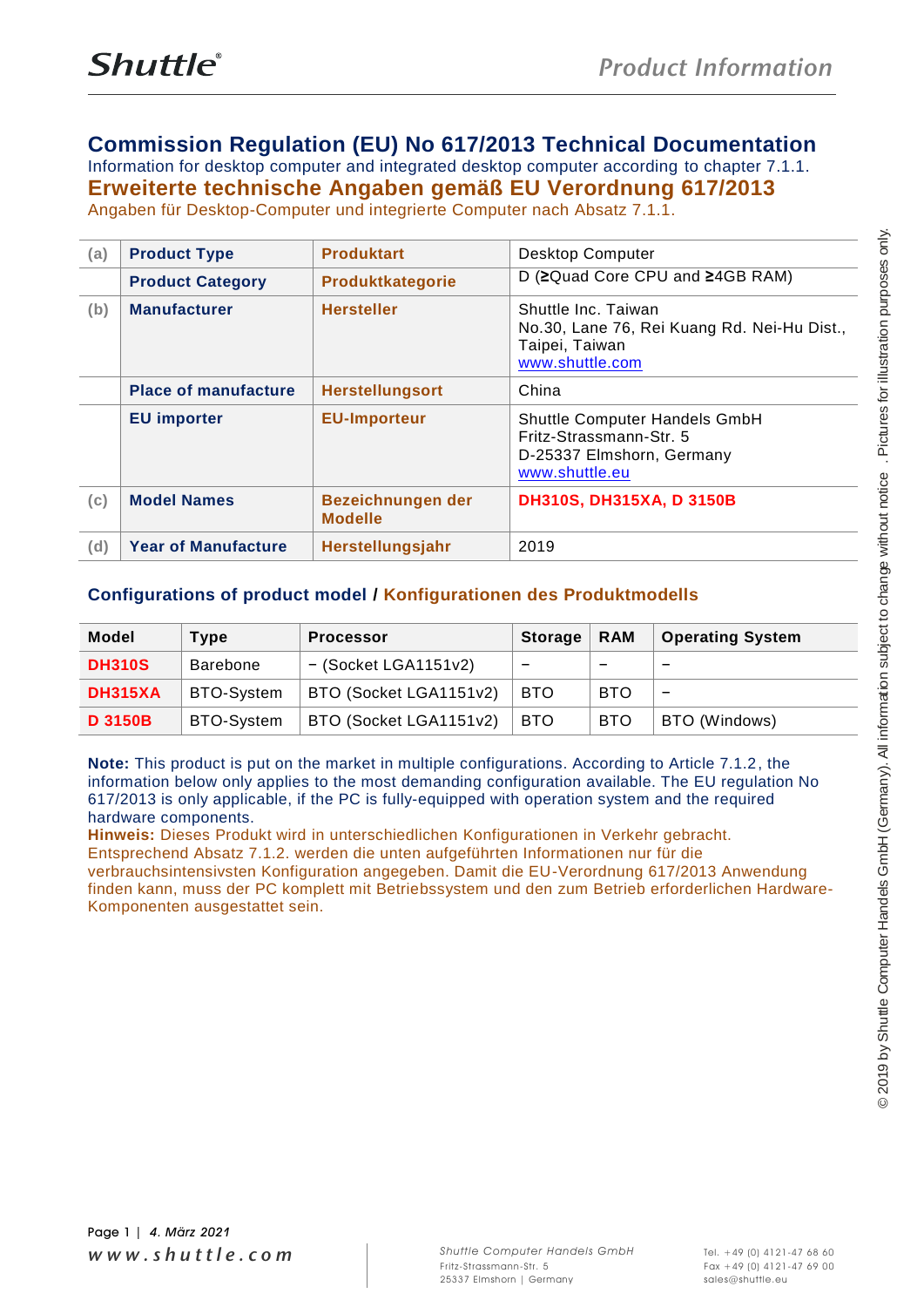# **Measured values / Messwerte**

**Configuation / Konfiguration:** Shuttle DH310S, CPU: Intel Core i7-8700 (3.2 GHz, 65W), RAM: 2x 16GB DDR4-2666, SSD: Intel 545 Series SSDSC22KW512GB 512GB / 2.5" SATA, Windows 10 (1803) - 64-bit, USB keyboard, USB mouse

| (e)                                                                            | E-TEC-Value (kWh) with all<br>discrete graphics cards (dGfx)<br>disabled                                                                                                                                                                                                                                                                                                                                               | E-TEC Wert (kWh) bei<br>Deaktivierung aller diskreten<br><b>Grafikkarten</b>                                                                                                                                                                                                                                                                                                                                       | 42,454 kWh [1] |  |
|--------------------------------------------------------------------------------|------------------------------------------------------------------------------------------------------------------------------------------------------------------------------------------------------------------------------------------------------------------------------------------------------------------------------------------------------------------------------------------------------------------------|--------------------------------------------------------------------------------------------------------------------------------------------------------------------------------------------------------------------------------------------------------------------------------------------------------------------------------------------------------------------------------------------------------------------|----------------|--|
| E-TEC-Value (kWh) with all<br>(f)<br>discrete graphics cards (dGfx)<br>enabled |                                                                                                                                                                                                                                                                                                                                                                                                                        | <b>E-TEC Wert (kWh) bei Aktivierung</b><br>aller diskreten Grafikkarten                                                                                                                                                                                                                                                                                                                                            | (N/A)          |  |
| (g)                                                                            | <b>Idle State Power Demand (Watt)</b>                                                                                                                                                                                                                                                                                                                                                                                  | <b>Stromverbrauch im</b><br><b>Leerlaufzustand (in Watt)</b>                                                                                                                                                                                                                                                                                                                                                       | 10,177 W       |  |
| (h)                                                                            | <b>Sleep Mode Power Demand (Watt)</b>                                                                                                                                                                                                                                                                                                                                                                                  | <b>Stromverbrauch im Ruhezustand</b><br>(in Watt)                                                                                                                                                                                                                                                                                                                                                                  | 0,889 W        |  |
| (i)                                                                            | <b>Sleep Mode with WOL-Function</b><br>enabled Power Demand (Watt)                                                                                                                                                                                                                                                                                                                                                     | <b>Stromverbrauch im Ruhezustand</b><br>mit aktivierter WOL-Funktion (in<br><b>Watt)</b>                                                                                                                                                                                                                                                                                                                           | 0,898 W        |  |
| (j)                                                                            | <b>Off Mode Power Demand (Watt)</b>                                                                                                                                                                                                                                                                                                                                                                                    | <b>Stromverbrauch im Aus-Zustand</b><br>(in Watt)                                                                                                                                                                                                                                                                                                                                                                  | 0,240 W        |  |
| (k)                                                                            | <b>Off Mode with WOL-Function</b><br>enabled Power Demand (Watt)                                                                                                                                                                                                                                                                                                                                                       | <b>Stromverbrauch (in Watt) im Aus-</b><br><b>Zustand mit aktivierter WOL-</b><br><b>Funktion</b>                                                                                                                                                                                                                                                                                                                  | 0,595 W        |  |
| (1)                                                                            | <b>Internal Power Supply Efficiency</b><br>at 10%, 20%, 50%, 100% of rated<br>output power                                                                                                                                                                                                                                                                                                                             | Effizienz des internen Netzteils bei<br>10%, 20%, 50%, 100% der<br><b>Nennleistung</b>                                                                                                                                                                                                                                                                                                                             | (N/A)          |  |
| (m)                                                                            | <b>External power supply efficiency</b>                                                                                                                                                                                                                                                                                                                                                                                | Effizienz des externen Netzteils                                                                                                                                                                                                                                                                                                                                                                                   | $\geq 87\%$    |  |
| (n)                                                                            | Noise Levels (the declared A-<br>weighted sound power level) of<br>the computer                                                                                                                                                                                                                                                                                                                                        | Geräuschpegel (der ausgewiesene<br><b>A-bewertete Schalldruckpegel)</b>                                                                                                                                                                                                                                                                                                                                            | 28,2 dBA [2]   |  |
| (o)                                                                            | The minimum number of loading<br>cycles the batteries can withstand<br>(applies only to notebook<br>computers)                                                                                                                                                                                                                                                                                                         | Erreichbare Mindestanzahl der<br>Ladezyklen eines Akkus (nur bei<br><b>Notebook-Computern)</b>                                                                                                                                                                                                                                                                                                                     | (N/A)          |  |
| 150.00.                                                                        | [1] E-TEC shall be determined using the following formula:<br>E-TEC = $(8760/1000) \times (0.55 \times P \text{ off } +0.05 \times P \text{ sleep } +0.40 \times P \text{ idle}).$<br>[1] E-TEC wird nach der folgenden Formel berechnet:<br>E-TEC = $(8760/1000) \times (0,55 \times P \text{ off } + 0,05 \times P \text{ sleep } + 0,40 \times P \text{ idle}).$<br>C: 134,00; d) Computer der Kategorie D: 150,00. | The annual total energy consumption (E-TEC in kWh/year) shall not exceed: (a) Category A computer:<br>94.00; (b) Category B computer: 112.00; (c) Category C computer: 134.00; (d) Category D computer:<br>Der jährliche Gesamtenergieverbrauch (E-TEC in kWh/Jahr) darf folgende Werte nicht überschreiten:<br>a) Computer der Kategorie A: 94,00; b) Computer der Kategorie B: 112,00; c) Computer der Kategorie |                |  |
|                                                                                | <b>Benchmark software</b><br><b>Benchmark software</b>                                                                                                                                                                                                                                                                                                                                                                 | [2] The noise level was measured with this configuration: Shuttle DH310S, Intel Core i7-8700 "Coffee<br>Lake" (65W) processor, 2x 16GB DDR4-2666 RAM, HGST 500GB 2.5" hard disk, 3DMark 06<br>[2] Der Geräuschpegel wurde in folgender Konfiguration ermittelt: Shuttle DH310S, Intel Core i7-8700<br>"Coffee Lake" (65W) processor, 2x 16GB DDR4-2666 RAM, HGST 500GB 2,5" Festplatte, 3DMark 06                  |                |  |
|                                                                                | Page 2   4. März 2021                                                                                                                                                                                                                                                                                                                                                                                                  |                                                                                                                                                                                                                                                                                                                                                                                                                    |                |  |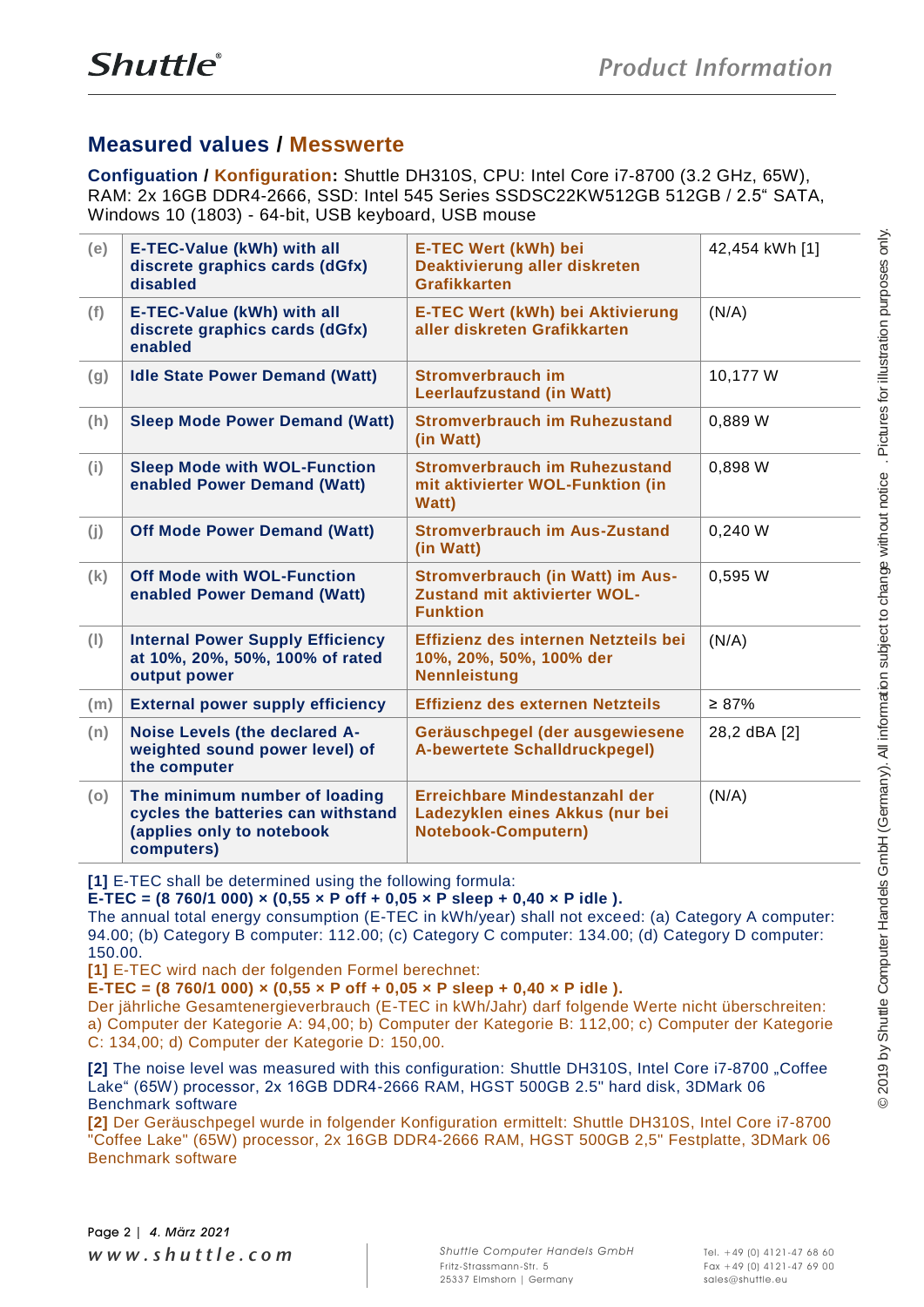# **Explanation of the values and the measuring method Erklärung zu den Werten und deren Ermittlungsverfahren**

|  | Sequence of steps for achieving a stable                                                                                                                                                                                                                                                                                       | Schrittfolge zum Erreichen eines stabilen                                                                                                                                                                                                                                                 |
|--|--------------------------------------------------------------------------------------------------------------------------------------------------------------------------------------------------------------------------------------------------------------------------------------------------------------------------------|-------------------------------------------------------------------------------------------------------------------------------------------------------------------------------------------------------------------------------------------------------------------------------------------|
|  | condition with respect to power demand.<br>Turn on, boot the system, if required, login<br>as a user and wait until operating system<br>has finished all processes.                                                                                                                                                            | <b>Stromverbrauchs.</b><br>Das Gerät einschalten, hochfahren, falls<br>erforderlich als Benutzer am Gerät anmelden<br>und warten, bis das Betriebssystem alle<br>Aktivitäten abgeschlossen hat.                                                                                           |
|  | Description of the sleep mode and/or off<br>state. Sequence of steps for achieving a<br>mode, where the device automatically<br>switches between the sleep mode and/or<br>off mode.                                                                                                                                            | Beschreibung, wie der Ruhezustand und/oder<br>Aus-Zustand des Geräts gewählt oder<br>programmiert wurde. Schrittfolge, um den<br>Zustand zu erreichen, in dem das Gerät<br>automatisch in den Ruhezustand und/oder Aus-<br><b>Zustand wechselt.</b>                                       |
|  | If the PC was delivered with an operating<br>system, all power saving settings had been<br>preset according to the requirements of the<br>EU Regulation No 617/2013 by the<br>manufacturer.                                                                                                                                    | Falls der PC mit einem Betriebssystem ausgeliefert<br>wurde, dann wurden sämtliche Energiesparein-<br>stellungen gemäß Vorgaben der EU Verordnung<br>617/2013 bereits durch den Hersteller<br>voreingestellt.                                                                             |
|  | The computer can be switched off by<br>pressing the On/Off power button of the                                                                                                                                                                                                                                                 | Das Gerät wird ausgeschaltet, indem die Ein/Aus-<br>Taste am Gerät gedrückt wird.                                                                                                                                                                                                         |
|  | device.<br>The EuP setting can be changed in the BIOS<br>Setup of the mainboard (refer to chapter<br>"w"). The power settings and the behaviour<br>of the power button can be changed by the<br>user at any time. This can be done via the<br>Power Options in the system settings<br>(configuration) of the operating system. | Über das BIOS-Setup des Mainboards kann die<br>EuP-Einstellung verändert werden (siehe Abschnitt<br>"w").<br>Über die Systemeinstellungen des jeweiligen<br>Betriebssystems können die Energiesparoptionen<br>und das Verhalten des Ein/Aus-Tasters durch den<br>Nutzer angepasst werden. |
|  | Duration of idle state condition before the<br>computer automatically reaches sleep<br>mode, or another condition which does<br>not exceed the applicable power demand<br>requirements for the sleep mode:                                                                                                                     | Dauer des Leerlaufzustands bis der<br><b>Computer automatisch in den Ruhezustand</b><br>(S3) oder einen anderen Zustand wechselt,<br>bei dem die geltenden Stromverbrauchs-<br>anforderungen für den Ruhezustand erfüllt<br>werden:                                                       |
|  | 30 Minutes (if the PC was delivered with<br>Windows operating system)                                                                                                                                                                                                                                                          | 30 Minuten (falls der PC mit Windows Betriebs-<br>system ausgeliefert wurde)                                                                                                                                                                                                              |
|  | Length of time after a period of user<br>inactivity in which the computer<br>automatically reaches a power mode that<br>has a lower power demand requirement<br>than the sleep mode                                                                                                                                            | Zeitspanne, nach der der Computer im<br>Anschluss an eine Phase der Inaktivität des<br>Benutzers automatisch in einen Verbrauchs-<br>modus mit geringerem Stromverbrauch als<br>im Ruhezustand wechselt:                                                                                  |
|  | 90 Minutes (if the PC was delivered with<br>Windows operating system)                                                                                                                                                                                                                                                          | 90 Minuten (falls der PC mit Windows Betriebs-<br>system ausgeliefert wurde)                                                                                                                                                                                                              |
|  | Length of time before the display sleep<br>mode is set to activate after user<br>inactivity:                                                                                                                                                                                                                                   | Zeitspanne, nach der im Anschluss an eine<br>Phase der Inaktivität des Benutzers der<br>Ruhezustand des Anzeigegerätes aktiviert<br>wird:                                                                                                                                                 |
|  | 10 Minutes (if the PC was delivered with<br>Windows operating system)                                                                                                                                                                                                                                                          | 10 Minuten (falls der PC mit Windows Betriebs-<br>system aufgeliefert wurde)                                                                                                                                                                                                              |